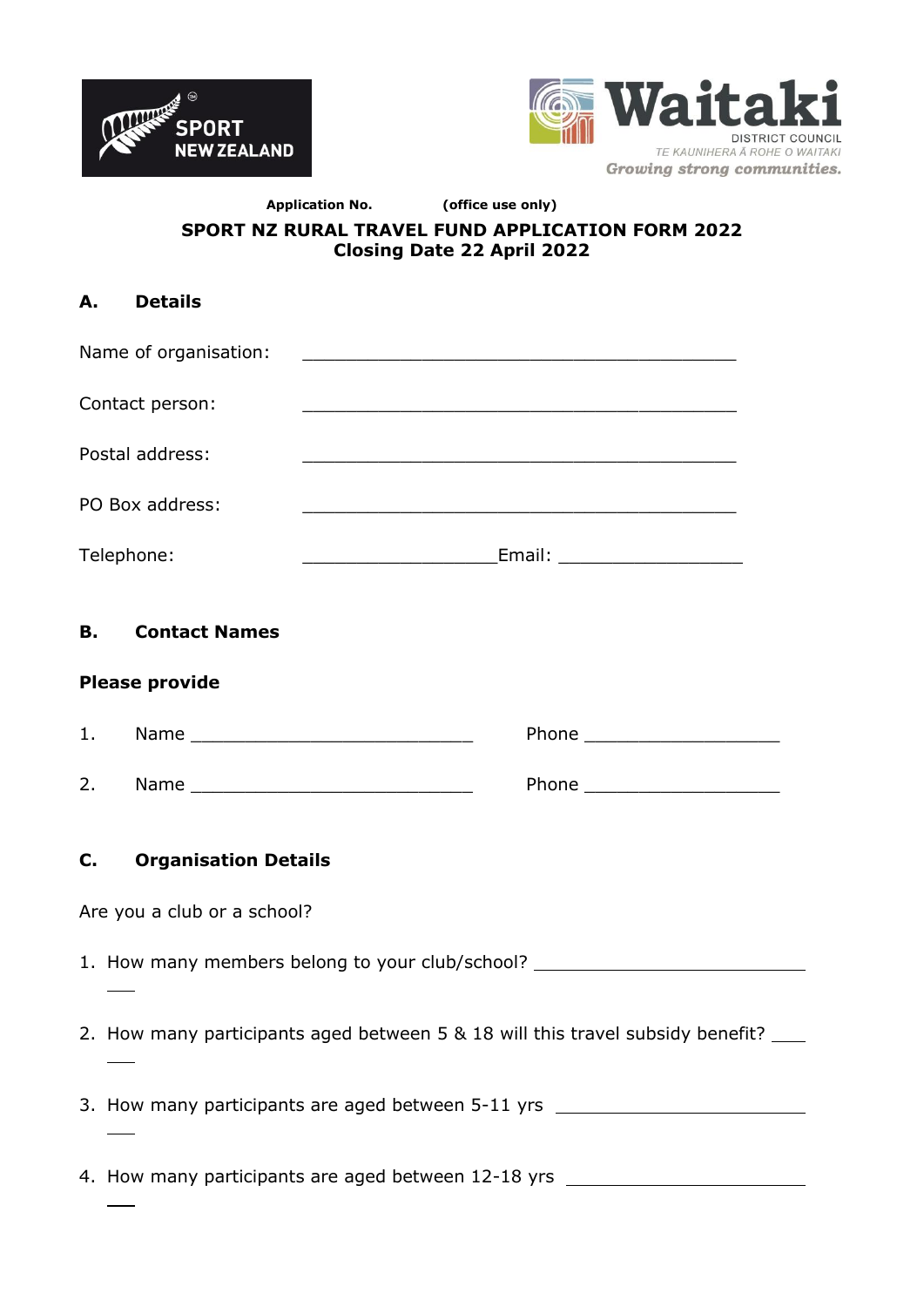|                                                                               | 5. Please detail how many applicants are female ________________________________                                                                                                                                                              |                      |                                                                        |  |  |  |  |
|-------------------------------------------------------------------------------|-----------------------------------------------------------------------------------------------------------------------------------------------------------------------------------------------------------------------------------------------|----------------------|------------------------------------------------------------------------|--|--|--|--|
|                                                                               | 6. Please detail how many applicants are male __________________________________                                                                                                                                                              |                      |                                                                        |  |  |  |  |
|                                                                               | 7. Does your application involve a partnership with a local school / club<br>YES/NO                                                                                                                                                           |                      |                                                                        |  |  |  |  |
|                                                                               | 8. What is this funding going to be used for? (Briefly explain)<br><u> 1989 - Johann Stoff, amerikansk politik (* 1908)</u>                                                                                                                   |                      |                                                                        |  |  |  |  |
|                                                                               | <u> 1989 - Johann Stoff, amerikan bestein de stad in de stad in de stad in de stad in de stad in de stad in de st</u><br><u> 1989 - Jan James James James James James James James James James James James James James James James James J</u> |                      |                                                                        |  |  |  |  |
| 9. Do you have any disabled individuals who are being supported by this fund? |                                                                                                                                                                                                                                               |                      |                                                                        |  |  |  |  |
|                                                                               | a. If yes, how many will receive support from the RTF __________________________                                                                                                                                                              |                      |                                                                        |  |  |  |  |
|                                                                               | 10. What percentage of your members live in the vicinity of the local authority you are<br>applying to for the rural travel fund?<br>$\sim$ $\sim$ $\sim$ $\sim$                                                                              |                      |                                                                        |  |  |  |  |
| D.                                                                            | <b>Financial Details</b>                                                                                                                                                                                                                      |                      |                                                                        |  |  |  |  |
|                                                                               | 1. Are you registered for GST?                                                                                                                                                                                                                | YES / NO             |                                                                        |  |  |  |  |
|                                                                               | (If yes please write your GST Number in the space provided below)<br>GST NO.                                                                                                                                                                  |                      |                                                                        |  |  |  |  |
|                                                                               | 2. How much money are you<br>applying for?                                                                                                                                                                                                    | \$<br>\$<br>\$<br>\$ | Sport NZ funding<br>other funders<br>your contribution<br><b>TOTAL</b> |  |  |  |  |
|                                                                               |                                                                                                                                                                                                                                               |                      |                                                                        |  |  |  |  |

3. If you have applied for funding from other organisations please supply details - *refer to Table 1 below.*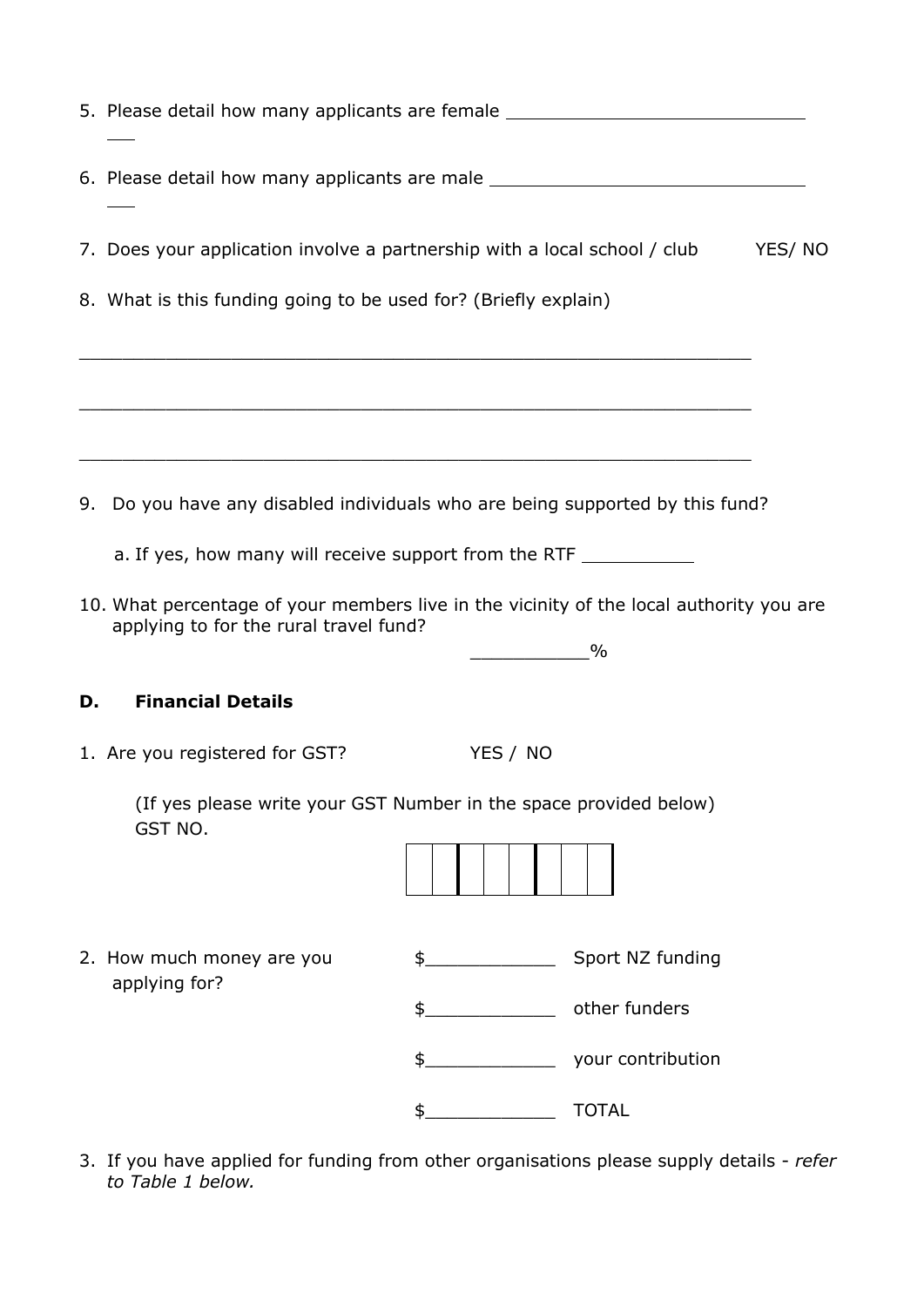Table 1

| Organisation - (including other councils) | Amount requested (\$) | Results date (if known) |
|-------------------------------------------|-----------------------|-------------------------|
|                                           |                       |                         |
|                                           |                       |                         |
|                                           |                       |                         |
|                                           |                       |                         |
|                                           |                       |                         |
|                                           |                       |                         |

4. Do you have endorsement from your local affiliated club/school for this application for funding? (this is only relevant if the group applying is the regional body).

YES/ NO (briefly explain and attach evidence of this)

#### **E. Declaration**

# **We hereby declare that the information supplied here on behalf of our organisation is correct?**

 $\_$  , and the contribution of the contribution of  $\mathcal{L}_\mathcal{A}$  , and the contribution of  $\mathcal{L}_\mathcal{A}$  , and the contribution of  $\mathcal{L}_\mathcal{A}$ 

 $\_$  , and the set of the set of the set of the set of the set of the set of the set of the set of the set of the set of the set of the set of the set of the set of the set of the set of the set of the set of the set of th

We consent to **We consent to the set of the set of the set of the set of the set of the set of the set of the set of the set of the set of the set of the set of the set of the set of the set of the set of the set of the se** personal contact details and information provided in this application, retaining and using these details and disclosing them to Sport NZ for the purpose of review of the rural travel fund. This consent is given in accordance with the Privacy Act 1993.

| Signature: 2000 March 2010 March 2010                                                                                                                                                                                          | Date: _________________________                                                                                                  |  |  |
|--------------------------------------------------------------------------------------------------------------------------------------------------------------------------------------------------------------------------------|----------------------------------------------------------------------------------------------------------------------------------|--|--|
|                                                                                                                                                                                                                                |                                                                                                                                  |  |  |
| Position in organisation / title: \\connection = \\connection = \\connection = \\connection = \\connection = \\connection = \\connection = \\connection = \\connection = \\connection = \\connection = \\connection = \\connec |                                                                                                                                  |  |  |
| Signature: _______________________                                                                                                                                                                                             | Date:<br><u> 2000 - Andrea Albert III, am bhaile ann an t-Iomraid ann an t-Iomraid ann an t-Iomraid ann an t-Iomraid ann an </u> |  |  |